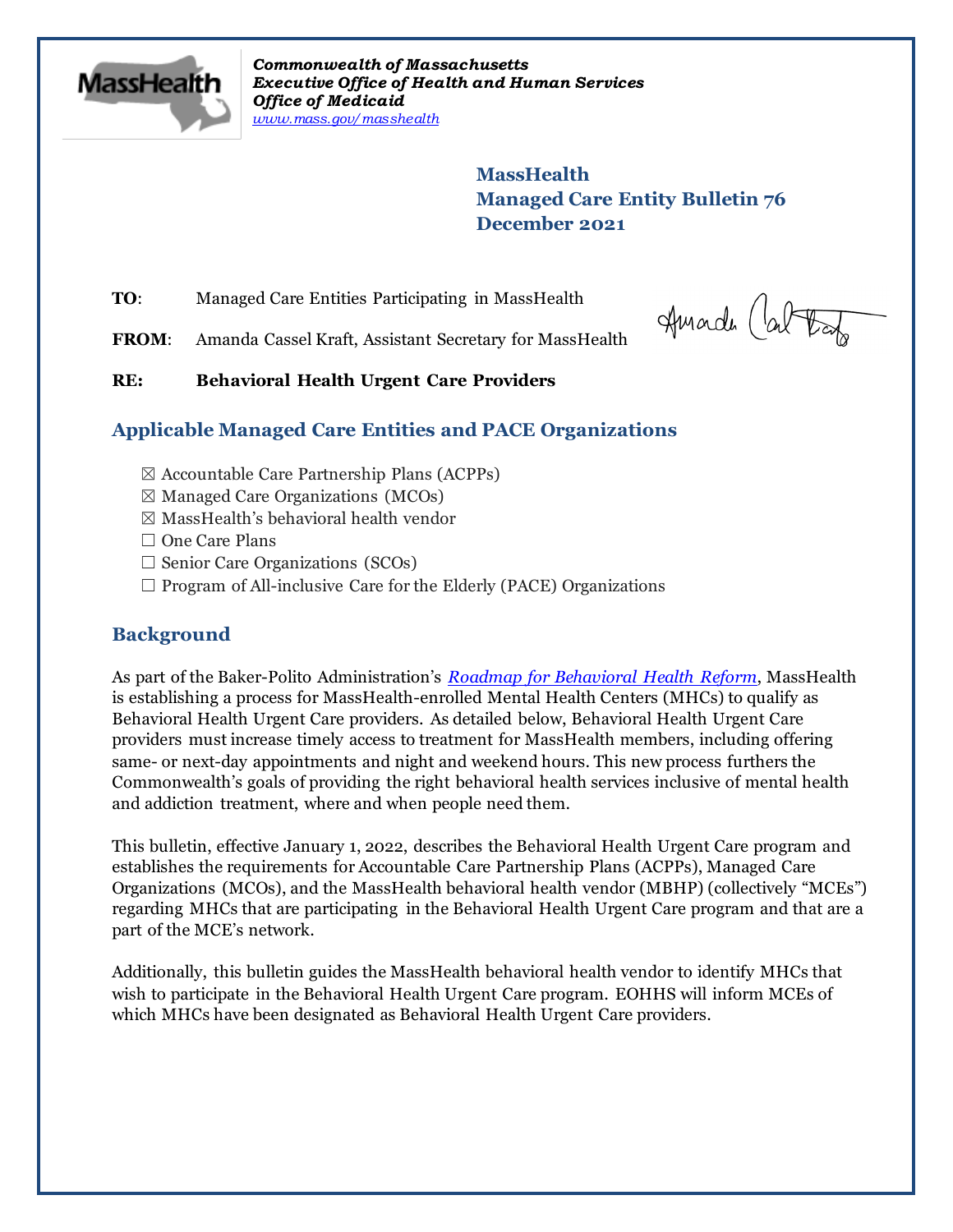### **MassHealth Managed Care Entity Bulletin 76 December 2021 Page 2 of 4**

#### **Provider Participation Requirements**

Beginning January 1, 2022, the MassHealth behavioral health vendor will administer an attestation process to designate MHCs as Behavioral Health Urgent Care providers. To qualify as a Behavioral Health Urgent Care provider, the provider must satisfy the following requirements:

- The MHC is enrolled in MassHealth as a provider of MHC services pursuant to 130 CMR 429.000;
- The MHC is able to provide appointments for diagnostic evaluations for new clients on the same or next day of clinic operation, when clinically indicated based on initial intake;
- The MHC is able to provide appointments for all existing clients with an urgent behavioral health need on the same or next day of clinic operation;
	- $\circ$  Urgent behavioral health needs are characterized by changes in behavior or thinking, role dysfunction, emerging intent of self-injury, or threats to others, but do not include immediate risk of harm to self or others;
- The MHC is able to provide urgent psychopharmacology appointments and Medication for Addiction Treatment evaluation within 72 hours of an initial diagnostic evaluation and based on a psychosocial assessment;
- The MHC is able to provide all other treatment appointments including follow-up appointments within 14 calendar days;
- The MHC has extended appointment availability, including:
	- $\alpha$  At minimum, 8 hours of extended appointments on Mondays through Fridays outside of the hours of 9am-5pm,
	- $\circ$  At minimum, two 4-hour blocks of appointments on weekends per month;
	- The MHC meets the reporting requirements in this bulletin; and,
- The MHC makes member experience surveys available to all clients.

The MassHealth behavioral health vendor must ensure that MHCs interested in providing Behavioral Health Urgent Care at multiple sites submit a separate attestation form for each location. A MHC must meet the requirements above for each site that it wishes to enroll in the Behavioral Health Urgent Care program.

#### **Attestation Submission**

The MassHealth behavioral health vendor must make an electronic attestation form available to MHCs interested in becoming Behavioral Health Urgent Care provider. The attestation form must be in the form of Appendix A, or as such form may be modified from time to time by EOHHS. The MassHealth behavioral health vendor must collect the attestation forms from MHCs interested in participating in the Behavioral Health Urgent Care program between January 1, 2022 and June 30, 2022. Eligibility will be determined and effective within 30 days of the date of submission. After that time, the deadline to submit the attestation form will occur on a quarterly schedule as follows: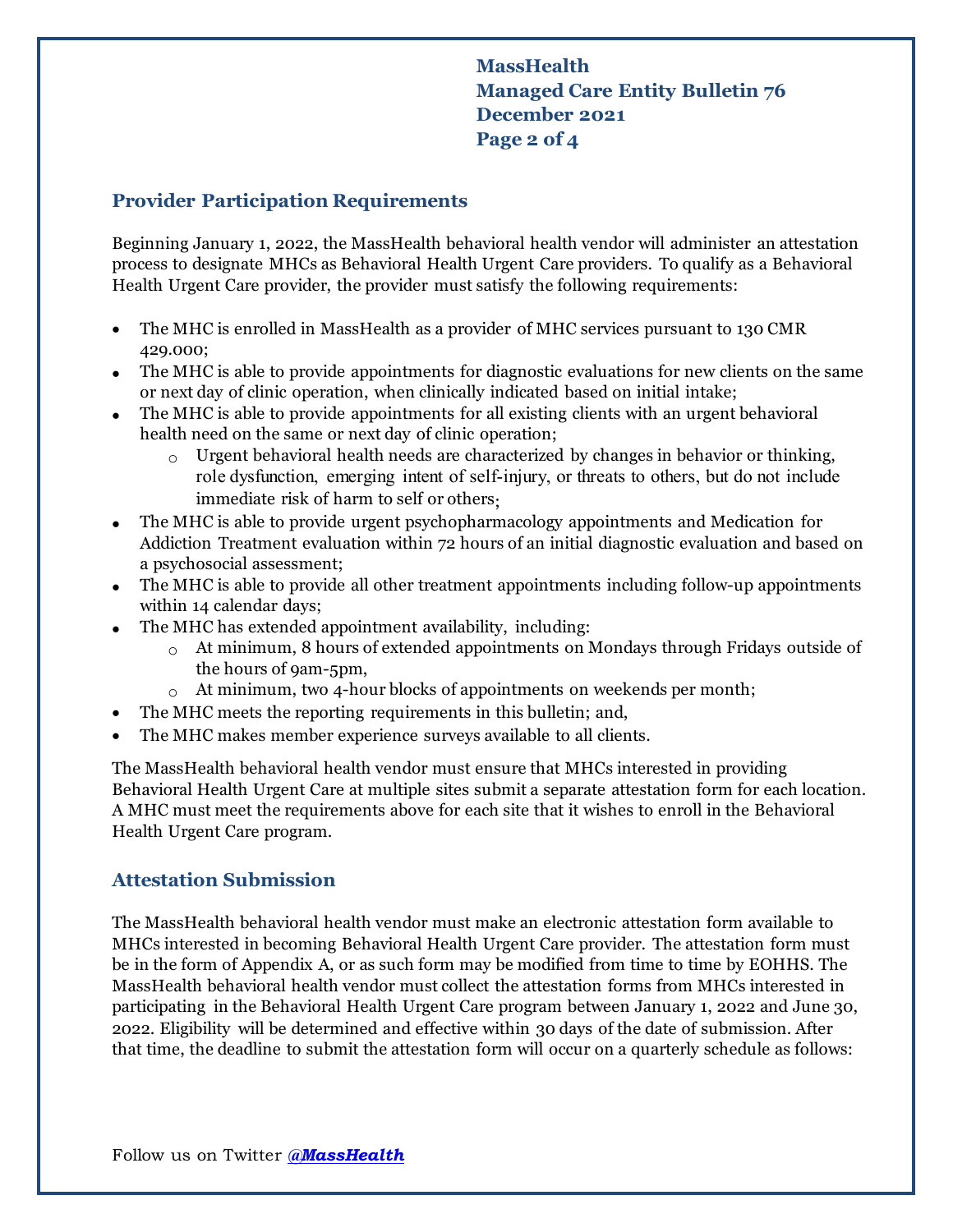**MassHealth Managed Care Entity Bulletin 76 December 2021 Page 3 of 4**

| <b>Date Due</b>     | <b>Eligibility</b> |
|---------------------|--------------------|
| August <sub>1</sub> | October 1          |
| November 1          | January 1          |
| February 1          | April 1            |
| May 1               | July 1             |

Any provider that fails to fulfill any of these requirements or that is unable to serve members as intended will not be considered a Behavioral Health Urgent Care provider. Any Behavioral Health Urgent Care provider must inform the MassHealth behavioral health vendor immediately if it is no longer able to meet the requirements, above.

#### **Reporting Requirements**

The MassHealth behavioral health vendor must collect quarterly reports from Behavioral Health Urgent Care providers and provide the reports to MassHealth. The quarterly reports must include:

- Percentage of total quarterly visits provided during extended appointment hours;
- Percentage of total quarterly initial evaluations completed within 1 day of clinic operation following the first contact;
- Percentage of total quarterly initial evaluations completed during extended appointment hours;
- Percentage of total quarterly urgent visits for existing clients completed within 1 day of clinic operation;
- Percentage of total quarterly urgent visits completed within 1 day of clinic operation occurring during extended appointment hours;
- Percentage of total quarterly urgent psychopharmacology appointments that occur within 72 hours of initial diagnostic evaluation;
- Percentage of total quarterly Medication for Addiction Treatment appointments that occur within 72 hours of initial diagnostic evaluation;
- Percentage of total quarterly routine or follow-up visits completed within 14 calendar days of initial contact; and,
- Percentage of total quarterly routine or follow-up visits completed within 14 calendar days of initial contact that occur during extended appointment hours.

Such requirements are subject to change, as directed by EOHHS.

#### **Contracting and Rates**

Effective February 1, 2022, MCEs will be required to pay no less than the rates designated by MassHealth, to be added to Appendix T to the ACPP and MCO contracts and Appendix L to the

Follow us on Twitter *[@MassHealth](https://twitter.com/masshealth)*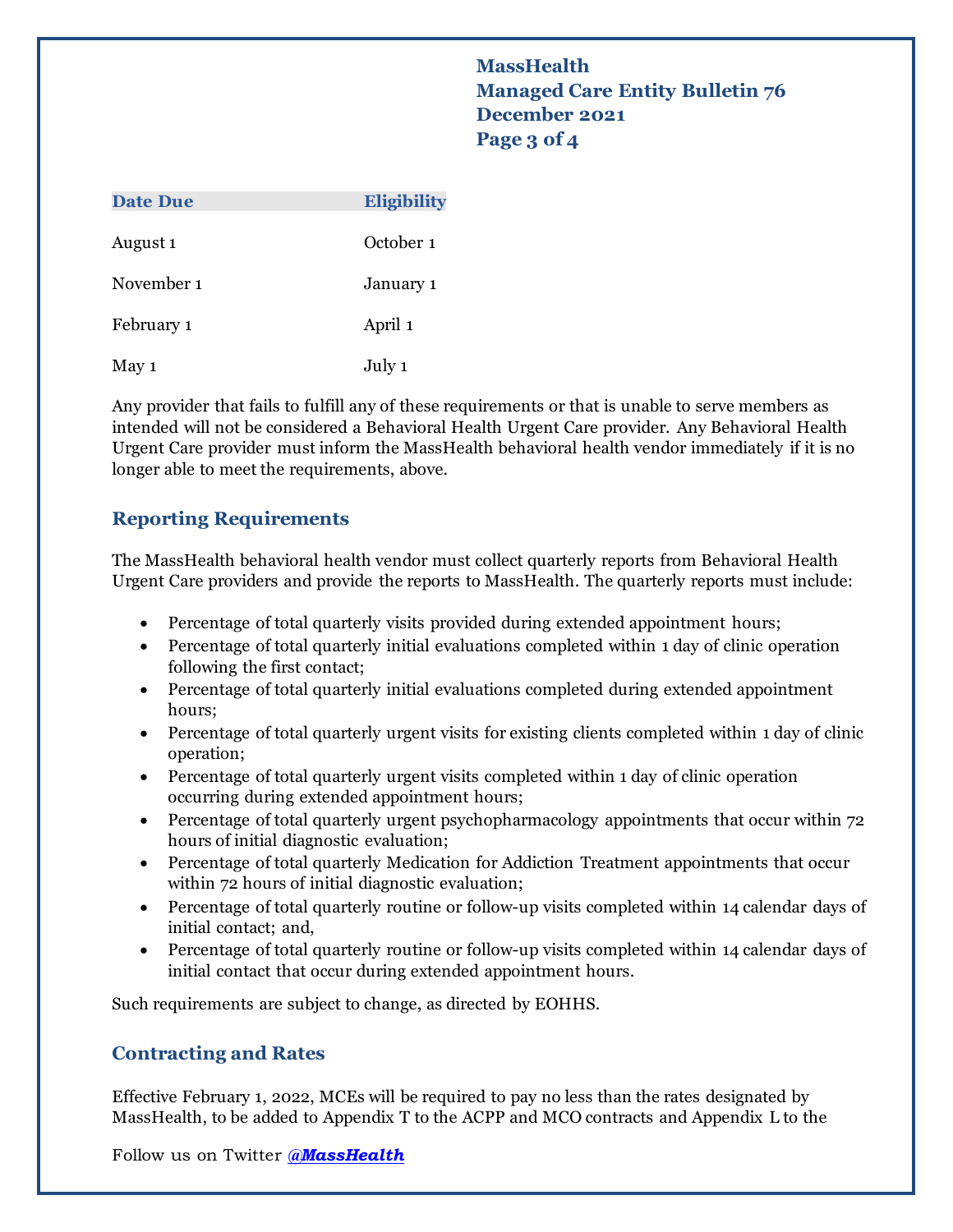**MassHealth Managed Care Entity Bulletin 76 December 2021 Page 4 of 4**

MassHealth behavioral health vendor contract, for the specified services provided by MHCs that are designated as Behavioral Health Urgent Care provider sites. MCEs will be required to pay these rates by using appropriate codes with the Urgent Care modifier, GJ, as directed in Appendices T and L. The minimum rates constitute a 15% increase over the current minimum rates for the specified services. All MCEs are required to pay no less than the enhanced rates for the specified services provided at any Behavioral Health Urgent Care provider site in the MCE's provider network.

#### **Additional Information**

For an example of the attestation form, please see the attached document, "Appendix A."

For the latest information on the Roadmap for Behavioral Health Reform, visit [https://www.mass.gov/service-details/roadmap-for-behavioral-health-reform.](https://www.mass.gov/service-details/roadmap-for-behavioral-health-reform) 

#### **Questions**

For all questions about the Behavioral Health Urgent Care attestation process, please use the contact information found on the Attestation Form. For general questions about Behavioral Health Urgent Care, please contact [MassHealthOBHQuestions@mass.gov.](mailto:MassHealthOBHQuestions@mass.gov)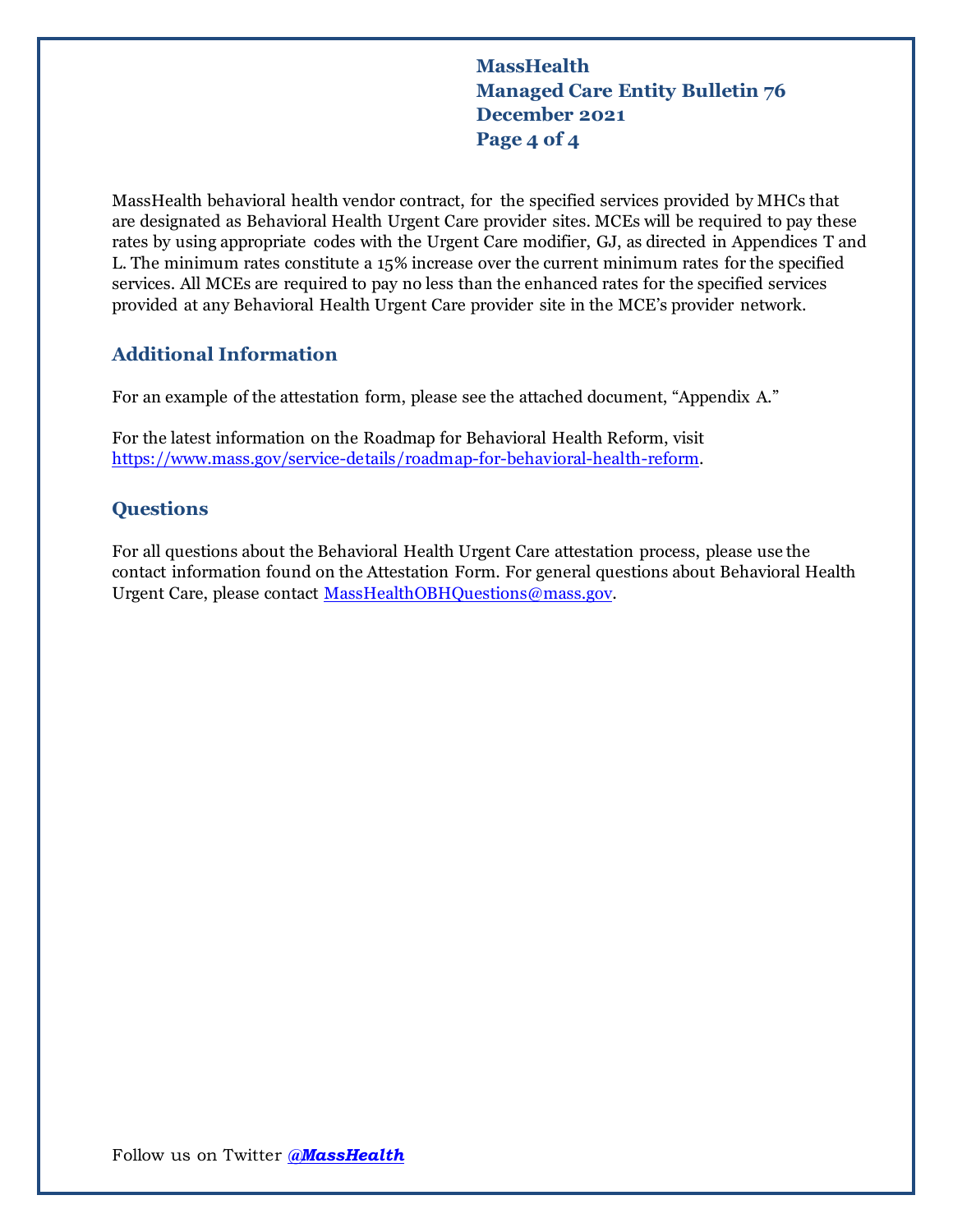

# Appendix A: Attestation Form for the MassHealth Behavioral Health Urgent Care Program

Commonwealth of Massachusetts | Executive Office of Health and Human Services | www.mass.gov/masshealth

## SECTION I: INSTRUCTIONS

Mental Health Centers (MHCs) interested in participating in the MassHealth Behavioral Health Urgent Care Program must submit this attestation of clinical and programmatic requirements. MHCs that are interested in participating in the Behavioral Health Urgent Care Program for multiple site locations must submit a separate attestation form for each location that meets the requirements outlined in Section III. For provider organizations with multiple locations, only the site listed on this form will be designated a Behavioral Health Urgent Care provider.

Any provider that fails to fulfill any of the requirements below or that is unable to serve members as intended will not be considered a Behavioral Health Urgent Care provider. In addition, if at any point, the MHC is unable to meet the requirements, the MHC must provide notice immediately. Notice shall include the date on which the MHC stopped meeting the requirements for participation in this program.

Questions about this form can be addressed to BHUrgentCareAttestation@beaconhealthoptions.com. All information is subject to audit and verification by MassHealth.

During the initial implementation stage, MHCs interested in participating in the Behavioral Health Urgent Care program must submit this form between January 1, 2022 and June 30, 2022. Eligibility will be determined and effective within 30 days of date of submission. After that time, the deadline to submit the attestation form will occur on a quarterly schedule as follows:

| Date Due   | Eligibility |  |
|------------|-------------|--|
| August 1   | October 1   |  |
| November 1 | January 1   |  |
| February 1 | April 1     |  |
| May 1      | July 1      |  |

# SECTION II: PRACTICE INFORMATION

| Name                                              | Business Name (if applicable) |              |                             |  |
|---------------------------------------------------|-------------------------------|--------------|-----------------------------|--|
| <b>Street Address</b>                             |                               |              |                             |  |
| City                                              |                               | <b>State</b> | Zip                         |  |
| Business Telephone No.                            | <b>Business Email Address</b> |              |                             |  |
| <b>Contact Name</b>                               |                               |              | <b>Contact Phone Number</b> |  |
| <b>Contact Email Address</b>                      |                               |              |                             |  |
| MassHealth Provider ID including service location |                               |              |                             |  |
| Provider NPI                                      |                               |              |                             |  |

# SECTION III: REQUIREMENTS FOR BEHAVIORAL HEALTH URGENT CARE DESIGNATION

To participate in the Behavioral Health Urgent Care Program, the MHC must satisfy the following requirements:

- 1. The MHC is enrolled in MassHealth as a provider of mental health center services pursuant to 130 CMR 429.000;
- 2. The MHC is able to provide appointments for diagnostic evaluations for new clients on the same or next day of clinic operation, when clinically indicated based on initial intake;
- 3. The MHC is able to provide appointments for all existing clients with an urgent behavioral health need on the same or next day of clinic operation;
	- a. Urgent behavioral health needs are characterized by changes in behavior or thinking, role dysfunction, emerging intent of self-injury, or threats to others, but do not include immediate risk of harm to self or others;